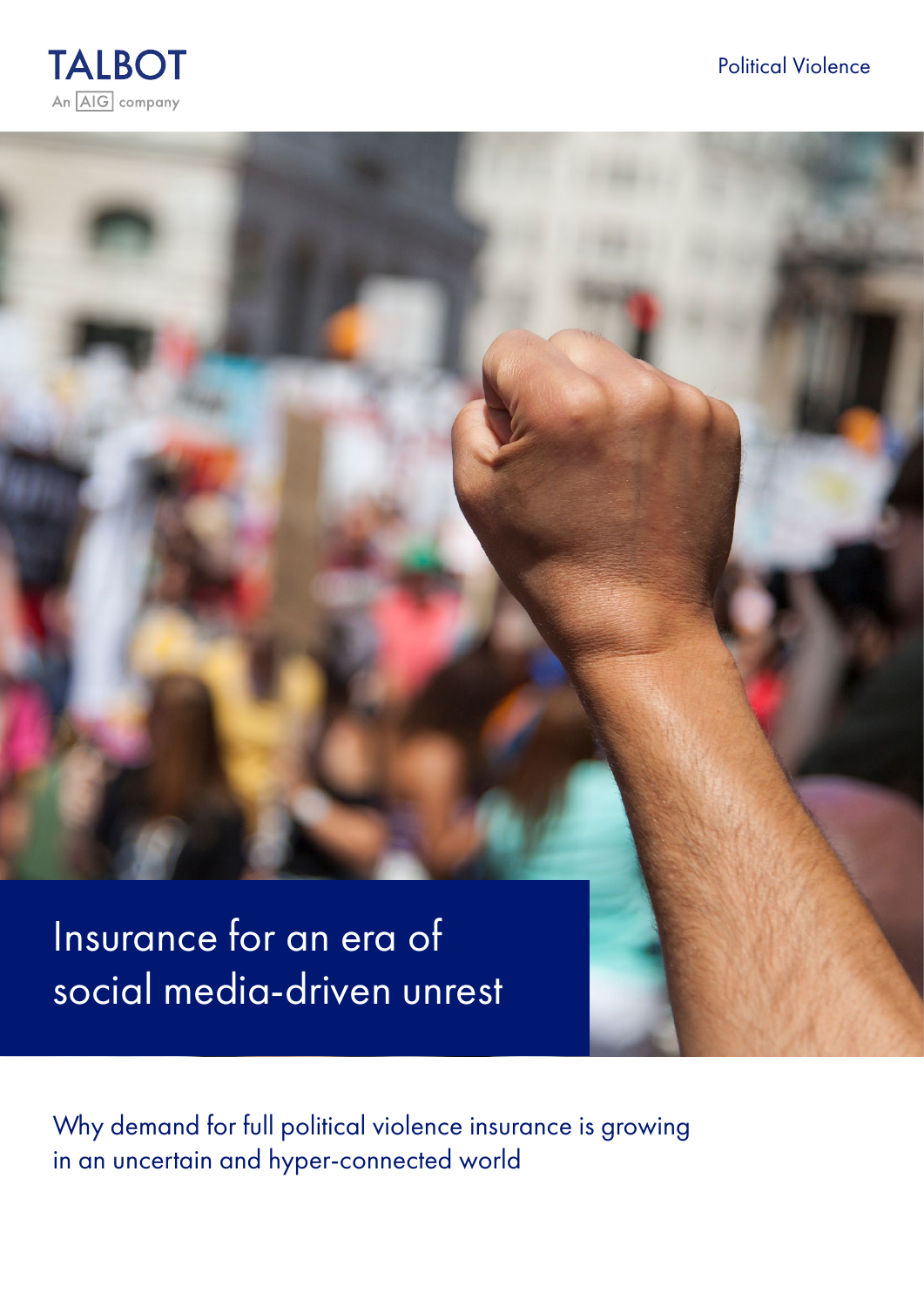

# Rapid mass mobilisation

Outbreaks of civil unrest across the world suggest the political violence landscape is shifting and that businesses need to be prepared. Even before the pandemic and economic downturn, we were seeing growing tension in the geopolitical landscape, and not always in a predictable form. Some territories that were once deemed relatively low risk witnessed sustained protests, with businesses taken by surprise. In the US, civil unrest has occurred, borne out of a renewed focus on racial inequality and injustice. In some instances, civil unrest has been exacerbated as a result of lockdown restrictions.

Large protests involving many thousands of people are still extremely rare<sup>1</sup>. However, as events in the US, France, Hong Kong and other countries have demonstrated, a politically stable past is not always a guarantee for the future. What has been deemed a 'safe environment' for many decades can give way to apparently spontaneous protests, leaving corporates underprepared and under-insured for the disruption to the day-to-day running of their business.

Among the drivers is a political shift away from globalisation and a renewed focus on national and regional concerns. Brexit, the rise of populism and trade wars between the US and China and Japan and South Korea are just some of the symptoms of this shift, according to the World Economic Forum (WEF)<sup>2</sup>. "Economic confrontations between major powers" and "domestic political polarisation" were the most concerning risks identified in 2020. Overall there is a sense that globalisation has stalled.

At a national level, political polarisation and outbreaks of conflict are being witnessed in both liberal democracies and authoritarian regimes alike. The growing prevalence of authoritarian leadership in some countries, characterised by increased control and repression, has led to dissent and opposition. Other trends at a country level include rising nationalism, ethnic and sectarian tensions, weakness and the corruption of institutions and a backlash against globalisation, austerity and inequality.

"Widespread domestic discontent" within global economic systems is compounding current risk factors, according to WEF, which noted: "Concern about inequality underlies recent social unrest on almost every continent, although it may be sparked by different tipping points – such as corruption, constitutional breaches, or the rise in prices for basic goods and services."

# **At a glance**

- Some countries once considered very stable politically have, in recent times, seen significant unrest
- Social media communications are fuelling disturbances at an ever increasing speed
- In this environment, lockdown restrictions and economic difficulties are exacerbating existing frustrations
- Full political violence coverage offers improved peace of mind, with greater certainty of coverage. This reduces the likelihood of coverage gaps and claims disputes

<sup>1</sup> https://www.ft.com/content/c06e4822-2f9b-427e-ac18-73bb3cdaa4f7

<sup>2</sup> http://reports.weforum.org/global-risks-report-2020/the-fraying-fundamentals/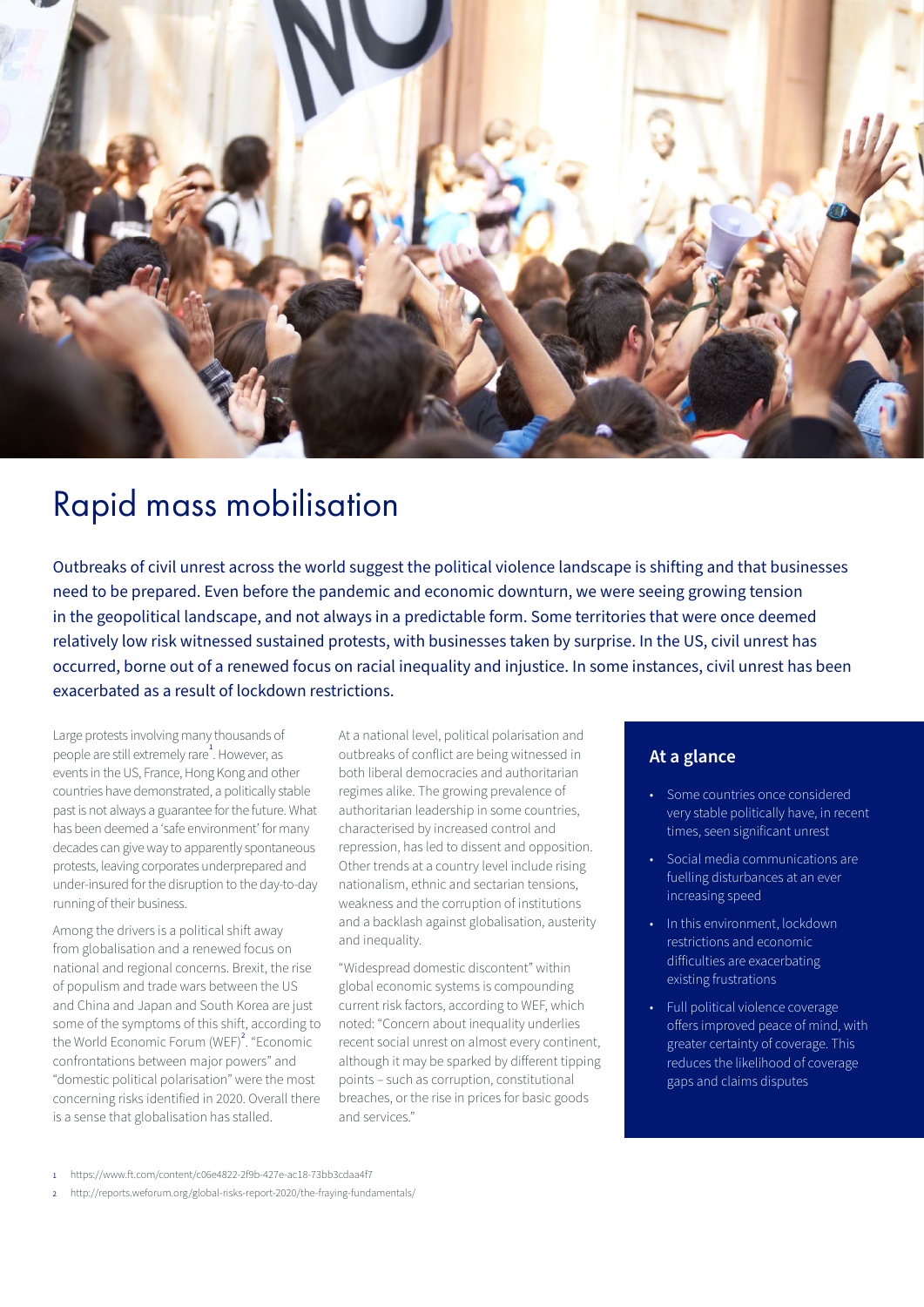



Increased political and economic polarisation and a frustrated and highly-connected youth are driving the speed, severity and protracted nature of political instability. Disturbances in Hong Kong, France, India, Indonesia, Spain's Catalonia, South Africa, Lebanon, Algeria and other parts of the world have had various triggers, from petrol taxes to more political drivers<sup>3</sup>.

Where these developments have produced violence, one feature is the impact of technology and the role of social media, with varied government responses. There have been many examples of Rapid Mass Mobilisation (RMM)<sup>4</sup> in recent disturbances. RMM describes how leaderless protest movements are being organised with increasing speed and anonymity using encrypted social media communication tools, such as Telegram and Signal. Protestors in Catalonia built their own app that used a barcode to secure access, relying on "trust chains".

Against the backdrop of a global pandemic and global economic downturn, many of the trends that result in political violence are likely to be exacerbated. The new environment has already fuelled geopolitical friction, particularly between the US and China. Meanwhile, lockdown restrictions have resulted in social disorder in some countries. Pre-existing tensions will be further fuelled by growing scrutiny of governments' handling of COVID-19, according to the mid-year 2020 update of the Marsh JLT Specialty Political Risk Map.

Much has been written about the "contagion effect" of political violence, with the Arab Spring one example of how a wave of unrest can spread quickly throughout a country or region. A report by Lloyd's of London<sup>6</sup> notes that "contemporary conflicts can spread faster than many exposed businesses and governments can keep up with".

In some countries, governments have dealt with the issue by introducing internet lockdowns. However, protestors have been able to use virtual private networks (VPNs) to gain access to social media during these blackouts.

In May 2019, there were violent clashes between students and police in Jakarta, Indonesia, following the re-election of President Jokowi. The Indonesian government introduced curbs on social media, blaming disinformation spread online for inflaming unrest in the country. It limited the ability to upload videos or photos onto platforms such as Twitter and Facebook. And in Singapore, steps were taken to regulate fake news through the Protection from Online Falsehoods and Manipulation Act, which came into effect in October 2019.

In South Africa, more than 200 shopping centres, 11 factories and eight warehouses were reported to have been damaged as a result of rioting and looting over several days in July 2021, following the imprisonment of former President Jacob Zuma. Over 40,000 businesses were also said to be affected, with over 300 people dead. And in Colombia, damage to real estate, public transport, cargo and vehicles occurred following widespread civil unrest in April and May 2021.

3 www.ft.com/content/19dc5dfe-f67b-11e9-a79c-bc9acae3b654

- 4 www.garda.com/blog/the-role-of-social-media-in-exacerbating-threats-to-personal-safety-and-property-during-civil-unrest
- 5 www.marsh.com/uk/insights/research/political-risk-map-2020-mid-year-update.html
- 6 www.riskadvisory.com/news/political-violence-contagion/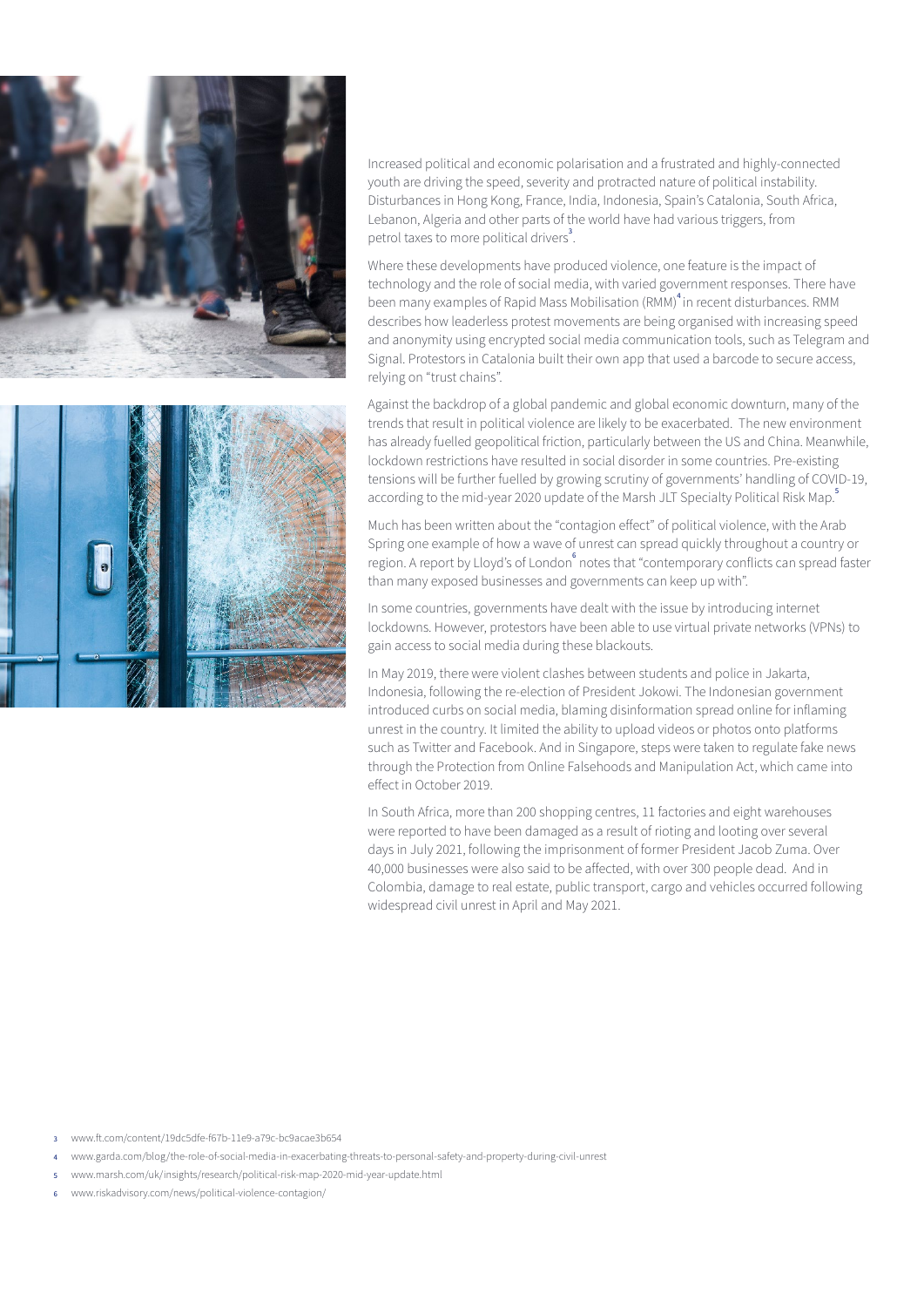In Hong Kong, a stand-off between protestors and police continued for several months and hit the local economy badly. There is a feeling that businesses were caught "offguard" by the rapid acceleration of political tensions in the territory<sup>7</sup>, which have not historically been witnessed in China's Special Administrative region (SAR). Protests in the former British colony took on a "multi-focused aspect", according to Marsh, branching out from an initial focus on government buildings and transportation infrastructure to an escalation of civil commotion<sup>8</sup>.

At the height of the unrest in 2019 encrypted messaging apps such as Telegram and a message board - RIHKG - were used to anonymously coordinate rallies and share information in the hyper-connected city. In July alone, Telegram gained around 110,000 new users in Hong Kong as protests against a new extradition bill gathered pace. Live-streaming has become a popular way of capturing events as they unfold and an attempt to circumvent what is considered to be an environment of disinformation or 'fake news'<sup>9</sup>. In June 2020, China introduced a wide-ranging new security law for Hong Kong.

### **Impact on business**

Political and social unrest can impact businesses in six key ways: Loss or property damage, loss of access, loss of attraction, impact on people, impact on brand and reputation and impact to supply chains (see box). These exposures are not fully catered to by all-risks policies and there are often gaps in coverage when a loss occurs. As a result, there is a move underway in the insurance industry as a whole towards affirmative coverage, which is found in the political violence, and more recently, cyber insurance markets. Recent events have highlighted the growing exposure of intangible assets and, in particular, the impact of non-damage business interruption (NDBI).

IHS Markit examined three terrorism incidents that resulted in NDBI, including the London Bridge attacks, where losses typically exceeded the limits of the coverage currently provided by commercial insurers. It found that businesses were denied access to their premises by the authorities for an average of 5.5 days and that attacks against transportation infrastructure significantly increases the total area affected by  $NDBI<sup>10</sup>$  (see charts).

After the Sri Lanka suicide bombings on Easter Sunday 2019, hotels and touristassociated businesses experienced up to a 40 percent decline due to loss of attraction. In Hong Kong, recent business sentiment has experienced a steep decline according to IHS Markit's Purchasing Managers' Index<sup>11</sup>.

When it comes to insuring the impact of acts of politically-motivated violence, the lines are easily blurred between acts of protest, terrorism and war. Disputes and uncertainty surrounding how an event is defined can leave companies at risk of underinsurance and/or claims disputes if they are not covered for the full range of political violence perils, which effectively bridge the gap between riots cover and total war.

## **Six business risks arising from political and social unrest**

**Property damage** — Businesses may suffer physical loss or damage to their premises either directly or indirectly as a result of acts of political violence, including SRCC, looting and malicious damage, uprising, rebellions and war.

### **Denial of access by civil or military authority**

— Many organizations may lose access to their premises either due to a protest or as a safety measure during the protest. Where there has been law-breaking and significant disorder, the organisation may stay closed due to damage or ongoing police investigations.

**Loss of attraction** — Politically unstable conditions can result in a public reluctance to travel to a country.

**Impact on people** — Employers should take action to implement policies and have plans in place, such as building evacuation or "invacuation" and transport plans that are part of much wider business continuity planning.

#### **Impact on brand and reputation** —

Companies should invest time in preparing a crisis communication plan. While it may never be needed, it could save your company's reputation and protect your employees from potential harm.

**Impact on supply chain** — Civil protests and riots have led to supply chain disruptions. Loss of communications, travel hazards and general time delays can occur due to contingent business interruption.

(source: AIG, Willis Towers Watson)

- 7 www.airmic.com/news/guest-stories/hong-kong-business-continuity-plans-under-scrutiny?utm\_source=Airmic%20Limited&utm\_medium=email&utm\_ campaign=10963485\_Airmic%20News%20October&utm\_content=1&dm\_i=10HJ,6IZH9,575K87,PXJ75,1
- 8 www.marsh.com/sg/insights/research/political-violence-in-asia-risk-updates-and-policy-coverage.html
- 9 www.scmp.com/news/hong-kong/society/article/3032734/fake-news-and-hong-kong-protests-psychological-war-hearts
- 10 https://ihsmarkit.com/research-analysis/nondamage-business-interruption.html
- 11 https://ihsmarkit.com/research-analysis/deepening-HK-downturn-in-sep-fuels-business-gloom-Oct19.html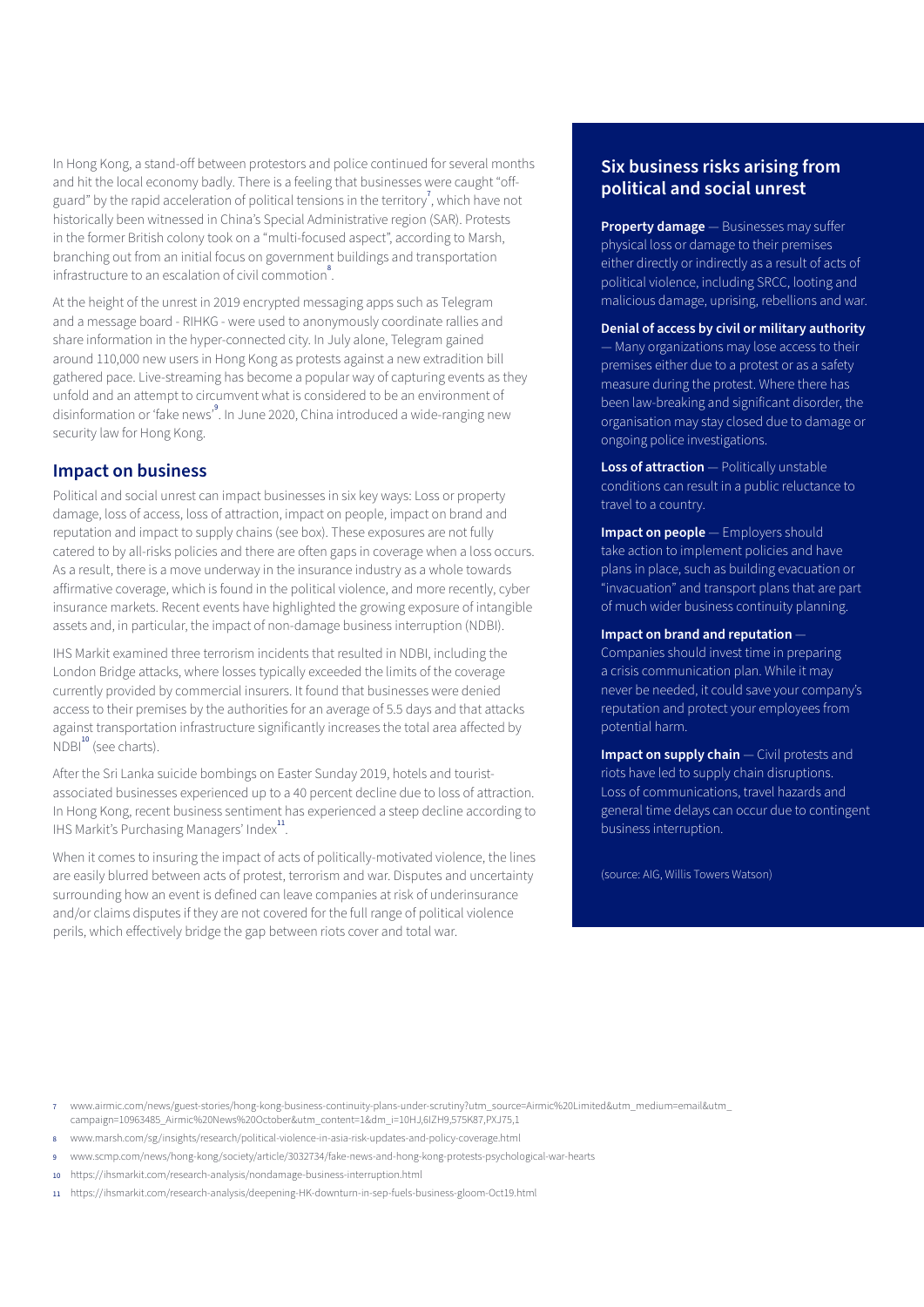

### **Total number of businesses within the denial of access footprint**

Source: IHS Markit

Following riots in Bangkok, Thailand in 2010 (see case study box), the Thai government described the demonstrations as an act of "terrorism". However, some insurance companies felt the clashes between the Red Shirts and Democrat Party-led government fell within the definition of strikes, riots and civil commotion (SRCC). Disputes over definition resulted, in some cases, in lengthy claims litigation.

In countries that have not historically experienced significant social unrest, insureds have historically relied upon a narrow scope of coverage, sabotage and terrorism insurance and SRCC. However, lessons from recent events show that when it comes to political violence, past loss experience cannot always be relied upon to gauge the future threat landscape. A lack of broad coverage can prove inadequate if the security landscape deteriorates, but clients are not always aware when they do not have the sufficient level of coverage. According to brokers, many property underwriters are now explicitly excluding strikes, riots and civil commotion coverage (SRCC) from all-risks coverage in certain regions and for certain occupancies.

Attempting to secure capacity for political violence when a situation becomes volatile is extremely challenging. There are inevitable shifts in underwriting appetite as insurers review their own exposures and aggregations of risk. To avoid gaps in cover or coverage disputes down the line, the recommendation is for corporate insurance buyers to purchase a full suite of political violence cover before any initial rumblings of discontent erupt into a full-blown crisis.

"It is extremely difficult to deal with or indeed predict political events," commented Willis at the time of the Arab Spring. "If insurers had mounted a campaign in, say, October 2010 to sell political violence coverage in a 'safe' country like Bahrain, they would not have had much success, but if recent events have taught us anything it is that today's stable or 'investor friendly' regime can very easily become tomorrow's hot spot.<sup>12</sup>

# **Case study:** 2010 Bangkok riots

The Bangkok riots began in March 2010 when the "red shirts" – supporting former Prime Minister Thaksin Shinawatra – launched a series of protests against the government in and around the city centre. There was widespread damage as a result of the clashes, with several buildings targeted, including the Siam Theatre, Center One shopping mall and Central Pattana's Central World, which was set on fire.

Disputes arose over how to classify the civil disturbances, after a member of the government described the actions of the protestors as an act of "terrorism". There was debate over whether claims should be picked up by terrorism policies or property-all-risk policies, falling within the definition of SRCC. Following the riots and the claims litigation which ensued there was a rise in demand for full political violence insurance cover with a desire to cover all forms of unrest, regardless of the definition.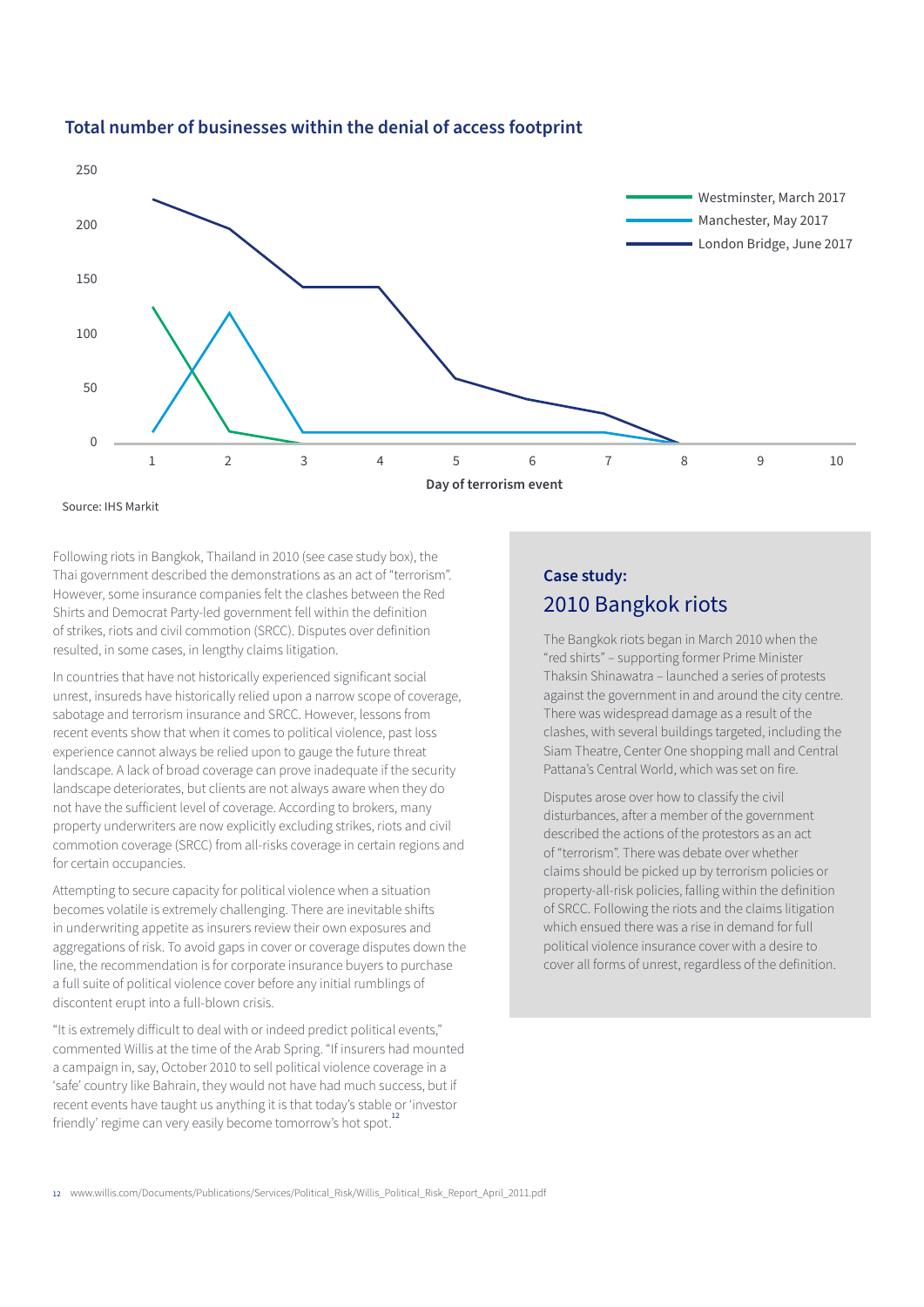# Political violence risk and insurance considerations

As discussed, outbreaks of political violence can be extremely difficult to anticipate given the complexity of the threat and speed with which disturbances can occur in a connected age. Companies should attempt to analyse their exposures and identify potential pressure points using the latest risk advisory from their risk and insurance partners. Based upon these exercises, gaps in cover can then be identified and addressed.

Business continuity plans and tried and tested crisis management procedures are the first line of defence in an increasingly uncertain world, helping to mitigate the extent of disruption if a loss occurs. Organisations should frequently review and update their contingency and crisis response plans, regardless of the perceived threat levels and breadth of existing coverage that is in place for political violence.

Organisations should also assess how their company and brand is perceived in the territories in which they are operating. Multinationals can unwittingly stir up social tensions within less stable regions due to the nature of their operations or perceived affiliations. In parts of Africa, for instance, energy and mining companies have been the source of strikes and industrial unrest in recent years.

Talking regularly to brokers and underwriters about the exposures they face, how best to mitigate the risk and to stress-test portfolios as part of the tripartite relationship can successfully identify potential gaps before a loss occurs. Underinsurance is best avoided by ensuring an organisation is covered for the full range of political violence and terrorism perils.

International organisations can purchase insurance to protect their operations and employees against the perils of political risk, political violence, war and terrorism. Among the coverages available are the options to purchase coverage extensions to existing policies or take out full standalone political violence insurance, currently the broadest possible cover available for the full range of exposures.

Specialist political violence insurance developed in the aftermath of 9/11, when it became apparent there was a need for a broader scope of coverage and wording for politically-motivated violence. Certain events have helped drive awareness and take up of the product, including the 2010 Bangkok riots and Arab Spring of 2011. More recently, disturbances in South Africa and Hong Kong have resulted in a growth in demand for standalone political violence cover, and for the wider Latin American and Asia Pacific regions.

Political violence insurance provides coverage related to war, civil war, rebellion, insurrection, coup d'état, and other civil disturbances. Within the product group, sabotage and terrorism insurance typically provides coverage for the physical damage and business interruption that can result from acts that are motivated by politics, religion, or ideology. SRCC extensions to property policies are narrower in definition and indemnify against losses specifically relating to strikes, riots and civil commotions.

## **Risk engineering**

Risk experts in political violence and terrorism are on hand to help companies better understand the threats they face, and evaluate the impact which may result from those threats, with a view to preventing, or mitigating and recovering from the impact. AIG's Global Security Practice team includes security practitioners and terrorism risk engineers who are available globally to undertake physical and personnel security assessments. AIG also has cybersecurity practitioners and business continuity experts able to assist in other domains. The team has a number of analytical tools at its disposal, including hazard modelling from partner Riskaware, which offers advanced threat intelligence and incident modelling.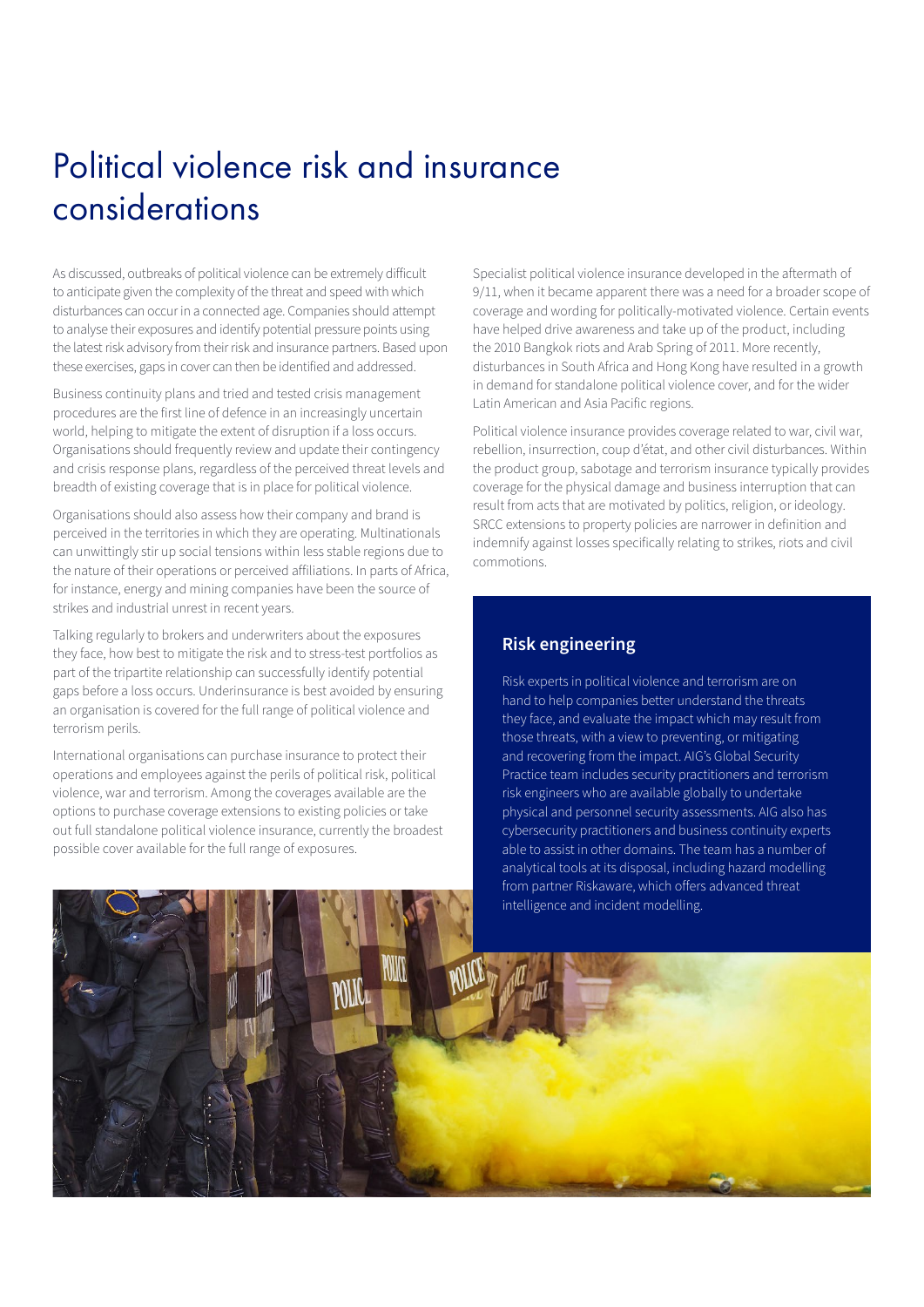# "Underinsurance is best avoided by ensuring an organisation is covered for a full range of political violence and terrorism perils"

In addition to the established suite of products designed to indemnify insureds against losses relating to geopolitical tensions and acts of violence, sophisticated buyers also have access to a range of innovative products and solutions designed to protect against emerging risk within the class. This includes encompassing denial of access and/or loss of attraction.

## **Claims considerations**

Political Violence is a specialist insurance. Companies should be looking for a market leader with strong product knowledge and technical claims experts, who understand how the policy responds to customer needs. Some of the considerations organisations should make when determining which insurance programme best suits their exposures include:

- Ensuring the limits of insurance purchased provide adequate protection for multiple loss scenarios;
- Reviewing the location of your assets to determine the appropriate insurance solutions;
- Understanding policy terms, conditions and limitations of coverage (eg does it indemnify for denial of access/loss of attraction?);
- Working within the tripartite partnership of broker-insurer-insured to stress test coverage and carry out scenario analysis, ensuring they are clearly defined, mitigating the grey area that exists if perils are silent and providing affirmative coverage;
- Consulting with third-party risk specialists to understand your property and employee exposures in order to make informed decisions and mitigate potential losses

The suitability of the different coverage options can be measured around the unique risk profiles of the organisations, their risk appetite and the countries and regions they are operating within. It is critical to understand what is included and excluded under general property and sabotage and terrorism policies, what risks an insured is keeping on its own balance sheet and whether affordable solutions to transfer the risk are available if exposures are deemed too great.



## **Political violence – a broad spectrum of risk**

Political violence insurance and sabotage and terrorism insurance span a broad spectrum of risk, ranging from strikes and riots through to the outbreak of war. The following are some of the perils typically covered under full political violence insurance:

- Riot, strikes and civil commotions
- Malicious assailant (active shooter)
- Rebellion, insurrection, revolution, mutiny and coup d'etat
- War and civil war
- Sabotage and terrorism
- NBCR Nuclear, biological, chemical and radiological
- Denial of access
- Loss of attraction

Full political violence insurance provides cover for physical damage to insured's assets, denial of access/loss of attraction and the extra expense following property damage and other named perils and third party/public liability and employers liability. It is important to ensure that the programme offers coverage for the full spectrum of perils, from terrorism through to war and everything in between. All other coverages are extensions that can be bought on a sub-limited or standalone basis.